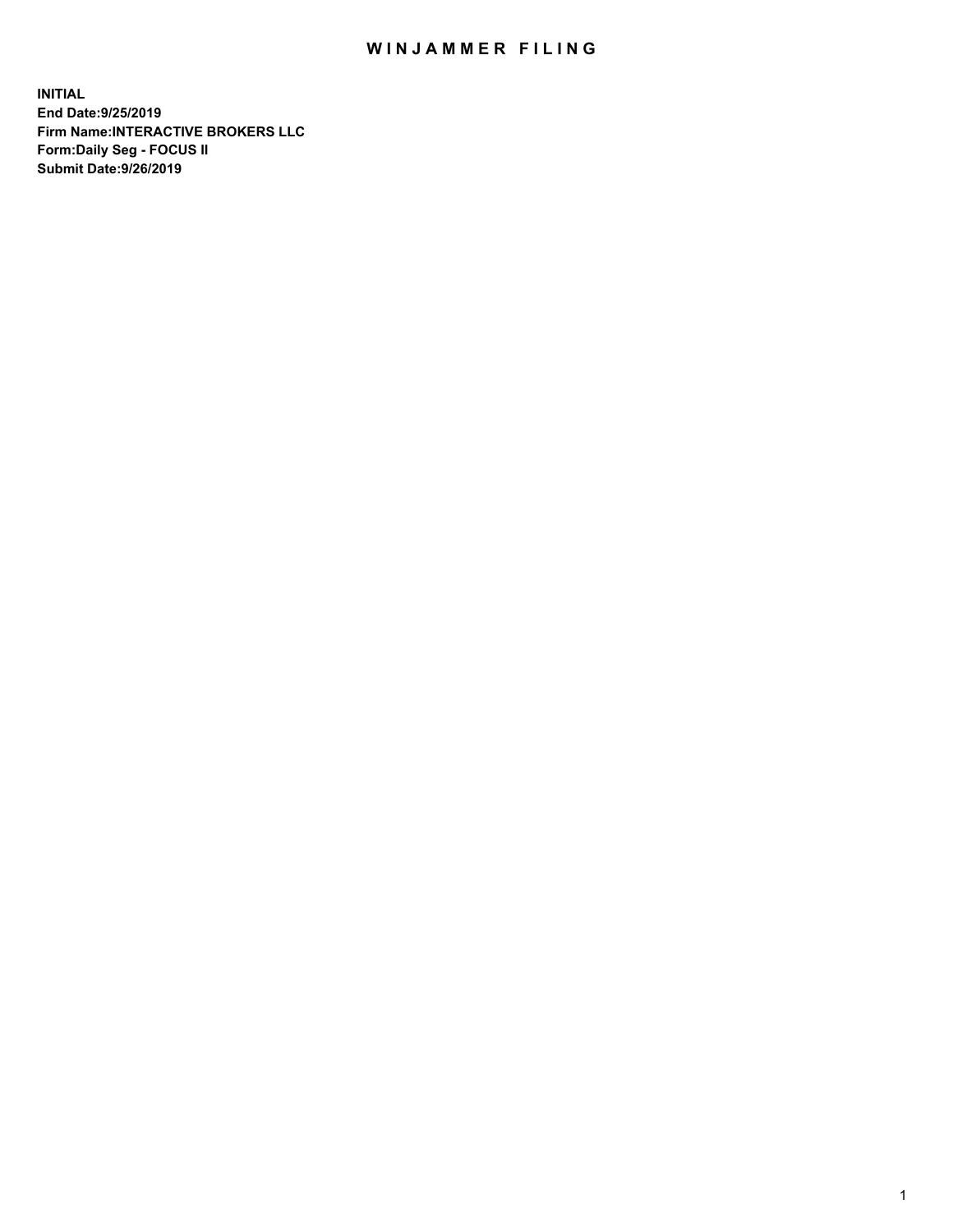**INITIAL End Date:9/25/2019 Firm Name:INTERACTIVE BROKERS LLC Form:Daily Seg - FOCUS II Submit Date:9/26/2019 Daily Segregation - Cover Page**

| Name of Company                                                                                                                                                                                                                                                                                                                | <b>INTERACTIVE BROKERS LLC</b>                                                   |
|--------------------------------------------------------------------------------------------------------------------------------------------------------------------------------------------------------------------------------------------------------------------------------------------------------------------------------|----------------------------------------------------------------------------------|
| <b>Contact Name</b>                                                                                                                                                                                                                                                                                                            | James Menicucci                                                                  |
| <b>Contact Phone Number</b>                                                                                                                                                                                                                                                                                                    | 203-618-8085                                                                     |
| <b>Contact Email Address</b>                                                                                                                                                                                                                                                                                                   | jmenicucci@interactivebrokers.c<br>om                                            |
| FCM's Customer Segregated Funds Residual Interest Target (choose one):<br>a. Minimum dollar amount: ; or<br>b. Minimum percentage of customer segregated funds required:% ; or<br>c. Dollar amount range between: and; or<br>d. Percentage range of customer segregated funds required between:% and%.                         | <u>0</u><br>$\overline{\mathbf{0}}$<br>155,000,000 245,000,000<br>0 <sub>0</sub> |
| FCM's Customer Secured Amount Funds Residual Interest Target (choose one):<br>a. Minimum dollar amount: ; or<br>b. Minimum percentage of customer secured funds required:% ; or<br>c. Dollar amount range between: and; or<br>d. Percentage range of customer secured funds required between:% and%.                           | <u>0</u><br>$\overline{\mathbf{0}}$<br>80,000,000 120,000,000<br>0 <sub>0</sub>  |
| FCM's Cleared Swaps Customer Collateral Residual Interest Target (choose one):<br>a. Minimum dollar amount: ; or<br>b. Minimum percentage of cleared swaps customer collateral required:% ; or<br>c. Dollar amount range between: and; or<br>d. Percentage range of cleared swaps customer collateral required between:% and%. | <u>0</u><br>$\underline{\mathbf{0}}$<br>0 <sub>0</sub><br>0 <sub>0</sub>         |

Attach supporting documents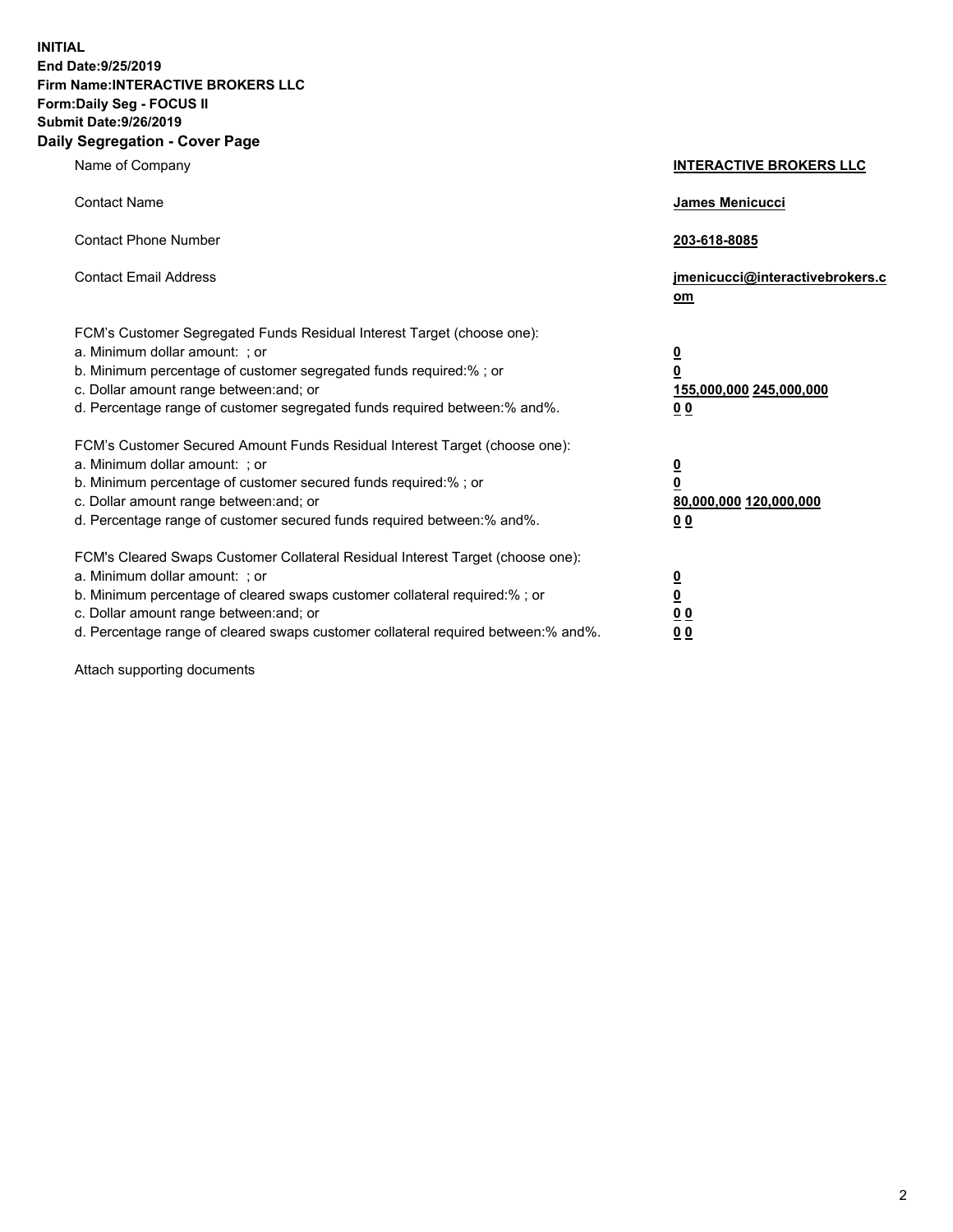## **INITIAL End Date:9/25/2019 Firm Name:INTERACTIVE BROKERS LLC Form:Daily Seg - FOCUS II Submit Date:9/26/2019 Daily Segregation - Secured Amounts**

|     | Daily Segregation - Secured Amounts                                                         |                                         |
|-----|---------------------------------------------------------------------------------------------|-----------------------------------------|
|     | Foreign Futures and Foreign Options Secured Amounts                                         |                                         |
|     | Amount required to be set aside pursuant to law, rule or regulation of a foreign            | $0$ [7305]                              |
|     | government or a rule of a self-regulatory organization authorized thereunder                |                                         |
| 1.  | Net ledger balance - Foreign Futures and Foreign Option Trading - All Customers             |                                         |
|     | A. Cash                                                                                     | 251,472,110 [7315]                      |
|     | B. Securities (at market)                                                                   | $0$ [7317]                              |
| 2.  | Net unrealized profit (loss) in open futures contracts traded on a foreign board of trade   | 255,697,452 [7325]                      |
| 3.  | Exchange traded options                                                                     |                                         |
|     | a. Market value of open option contracts purchased on a foreign board of trade              | <b>35,810</b> [7335]                    |
|     | b. Market value of open contracts granted (sold) on a foreign board of trade                | -35,550 [7337]                          |
| 4.  | Net equity (deficit) (add lines 1. 2. and 3.)                                               | 507,169,822 [7345]                      |
| 5.  | Account liquidating to a deficit and account with a debit balances - gross amount           | 3,201 [7351]                            |
|     | Less: amount offset by customer owned securities                                            | 0 [7352] 3,201 [7354]                   |
| 6.  | Amount required to be set aside as the secured amount - Net Liquidating Equity              | 507,173,023 [7355]                      |
|     | Method (add lines 4 and 5)                                                                  |                                         |
| 7.  | Greater of amount required to be set aside pursuant to foreign jurisdiction (above) or line | 507,173,023 [7360]                      |
|     | 6.                                                                                          |                                         |
|     | FUNDS DEPOSITED IN SEPARATE REGULATION 30.7 ACCOUNTS                                        |                                         |
| 1.  | Cash in banks                                                                               |                                         |
|     | A. Banks located in the United States                                                       | 94,734,426 [7500]                       |
|     | B. Other banks qualified under Regulation 30.7                                              | 0 [7520] 94,734,426 [7530]              |
| 2.  | Securities                                                                                  |                                         |
|     | A. In safekeeping with banks located in the United States                                   | 462,635,900 [7540]                      |
| 3.  | B. In safekeeping with other banks qualified under Regulation 30.7                          | 0 [7560] 462,635,900 [7570]             |
|     | Equities with registered futures commission merchants<br>A. Cash                            |                                         |
|     | <b>B.</b> Securities                                                                        | $0$ [7580]                              |
|     |                                                                                             | $0$ [7590]                              |
|     | C. Unrealized gain (loss) on open futures contracts<br>D. Value of long option contracts    | $0$ [7600]<br>$0$ [7610]                |
|     | E. Value of short option contracts                                                          | 0 [7615] 0 [7620]                       |
| 4.  | Amounts held by clearing organizations of foreign boards of trade                           |                                         |
|     | A. Cash                                                                                     | $0$ [7640]                              |
|     | <b>B.</b> Securities                                                                        | $0$ [7650]                              |
|     | C. Amount due to (from) clearing organization - daily variation                             | $0$ [7660]                              |
|     | D. Value of long option contracts                                                           | $0$ [7670]                              |
|     | E. Value of short option contracts                                                          | 0 [7675] 0 [7680]                       |
| 5.  | Amounts held by members of foreign boards of trade                                          |                                         |
|     | A. Cash                                                                                     | -173,252,642 [7700]                     |
|     | <b>B.</b> Securities                                                                        | $0$ [7710]                              |
|     | C. Unrealized gain (loss) on open futures contracts                                         | 251,795,692 [7720]                      |
|     | D. Value of long option contracts                                                           | 35,810 [7730]                           |
|     | E. Value of short option contracts                                                          | <u>-35,550</u> [7735] 78,543,310 [7740] |
| 6.  | Amounts with other depositories designated by a foreign board of trade                      | $0$ [7760]                              |
| 7.  | Segregated funds on hand                                                                    | $0$ [7765]                              |
| 8.  | Total funds in separate section 30.7 accounts                                               | 635,913,636 [7770]                      |
| 9.  | Excess (deficiency) Set Aside for Secured Amount (subtract line 7 Secured Statement         | 128,740,613 [7380]                      |
|     | Page 1 from Line 8)                                                                         |                                         |
| 10. | Management Target Amount for Excess funds in separate section 30.7 accounts                 | 80,000,000 [7780]                       |
| 11. | Excess (deficiency) funds in separate 30.7 accounts over (under) Management Target          | 48,740,613 [7785]                       |
|     |                                                                                             |                                         |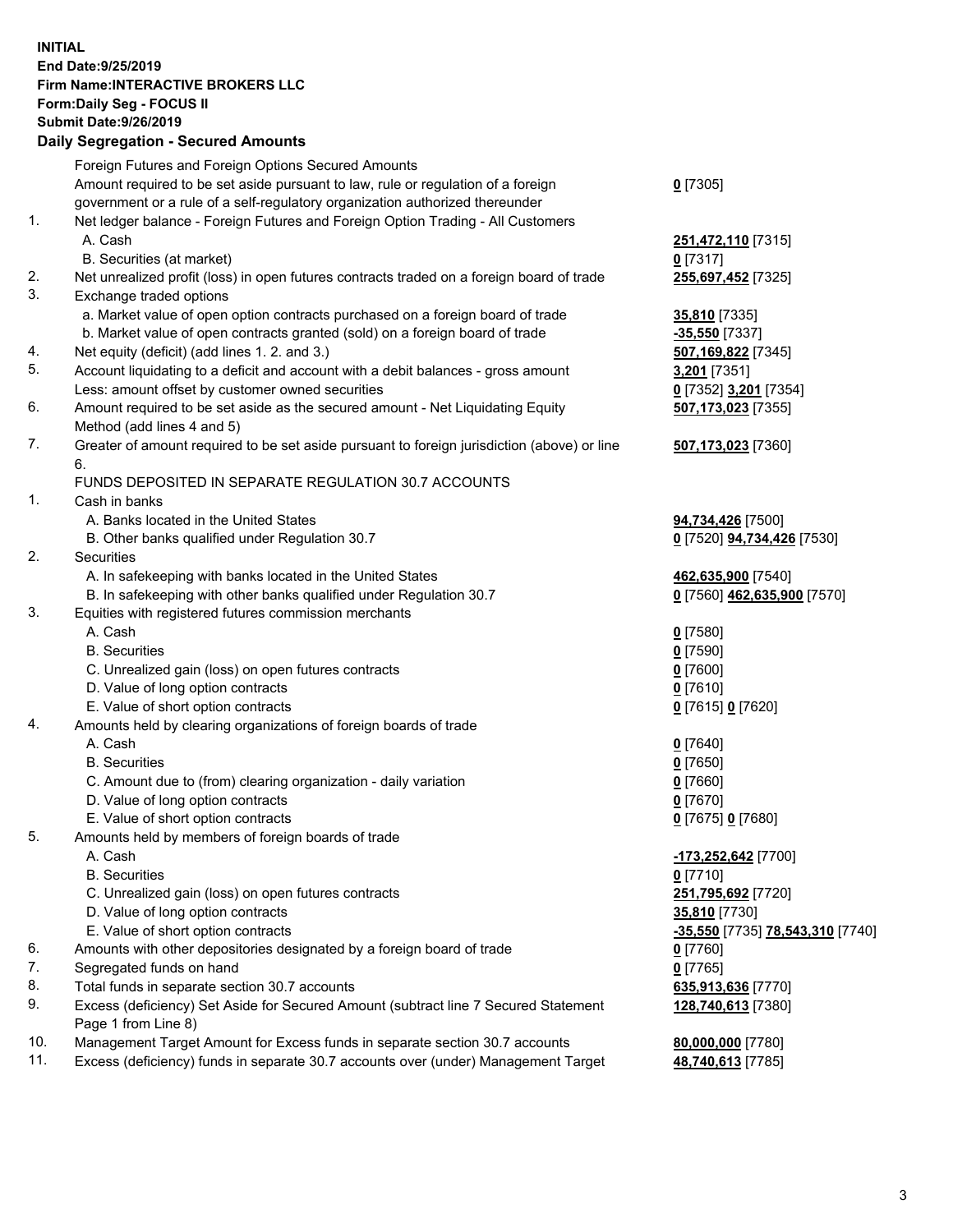**INITIAL End Date:9/25/2019 Firm Name:INTERACTIVE BROKERS LLC Form:Daily Seg - FOCUS II Submit Date:9/26/2019 Daily Segregation - Segregation Statement** SEGREGATION REQUIREMENTS(Section 4d(2) of the CEAct) 1. Net ledger balance A. Cash **4,123,302,897** [7010] B. Securities (at market) **0** [7020] 2. Net unrealized profit (loss) in open futures contracts traded on a contract market **-15,296,866** [7030] 3. Exchange traded options A. Add market value of open option contracts purchased on a contract market **210,592,402** [7032] B. Deduct market value of open option contracts granted (sold) on a contract market **-200,024,790** [7033] 4. Net equity (deficit) (add lines 1, 2 and 3) **4,118,573,643** [7040] 5. Accounts liquidating to a deficit and accounts with debit balances - gross amount **1,199,054** [7045] Less: amount offset by customer securities **0** [7047] **1,199,054** [7050] 6. Amount required to be segregated (add lines 4 and 5) **4,119,772,697** [7060] FUNDS IN SEGREGATED ACCOUNTS 7. Deposited in segregated funds bank accounts A. Cash **976,007,872** [7070] B. Securities representing investments of customers' funds (at market) **2,009,124,050** [7080] C. Securities held for particular customers or option customers in lieu of cash (at market) **0** [7090] 8. Margins on deposit with derivatives clearing organizations of contract markets A. Cash **8,084,142** [7100] B. Securities representing investments of customers' funds (at market) **1,318,838,127** [7110] C. Securities held for particular customers or option customers in lieu of cash (at market) **0** [7120] 9. Net settlement from (to) derivatives clearing organizations of contract markets **-1,245,943** [7130] 10. Exchange traded options A. Value of open long option contracts **210,642,730** [7132] B. Value of open short option contracts **-200,149,195** [7133] 11. Net equities with other FCMs A. Net liquidating equity **0** [7140] B. Securities representing investments of customers' funds (at market) **0** [7160] C. Securities held for particular customers or option customers in lieu of cash (at market) **0** [7170] 12. Segregated funds on hand **0** [7150] 13. Total amount in segregation (add lines 7 through 12) **4,321,301,783** [7180] 14. Excess (deficiency) funds in segregation (subtract line 6 from line 13) **201,529,086** [7190] 15. Management Target Amount for Excess funds in segregation **155,000,000** [7194]

16. Excess (deficiency) funds in segregation over (under) Management Target Amount Excess

**46,529,086** [7198]